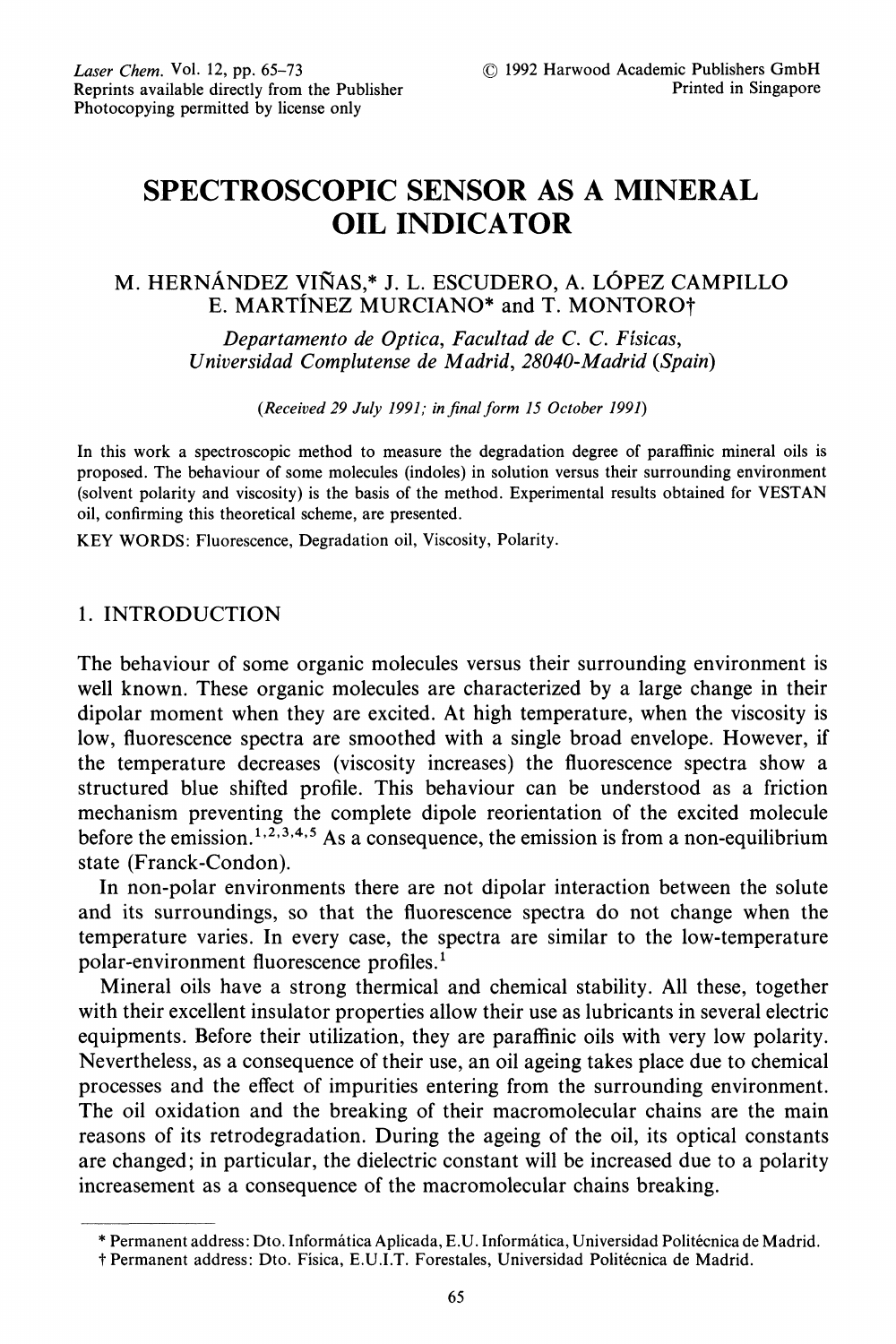In this way, if we disolve an appropriate organic molecule in a wear oil, and we illuminate with light of wavelength corresponding to its absorption bands, the fluorescence spectra profiles will show changes following the polarity environment and, therefore we'll get an indirect measure of the oil quality.

#### 2. THEORETICAL CONSIDERATIONS

Due to the interactions with the surrounding environment, an organic molecule in solution changes its energy levels respect to these in vapour phase (Figure 1). If the main interaction is of dipole-dipole type, the shift of the energy levels is given by Ref. 6:

$$
\Delta E = -\frac{2}{a^3} F(D, n)\vec{\mu}_i \cdot \vec{\mu}_j - \frac{1}{a^3} g(n)\vec{\mu}_i \cdot \vec{\mu}_i - \frac{4\pi\rho\alpha}{3a^3} \vec{\mu}_D \cdot \vec{\mu}_D + \mathcal{D}
$$
(1)  
moment of the solute molecule in the *i*th energy level,  
moment of solvent molecules in their ground state

where

 $\vec{\mu}$  dipolar moment of the solute molecule in the *i*th energy level,

 $\mu<sub>p</sub>$  dipolar moment of solvent molecules in their ground state,

- a Onsager's cavity radius,<sup>7</sup>
- $\alpha$  solute polarizability, and

D dispersion term.

The dielectric solvent function  $f(D, n)$  is given by

$$
f(D,n) = \frac{D-1}{D+2} - \frac{n^2-1}{n^2+2}
$$
 (2)

and

$$
g(n) = \frac{n^2 - 1}{n^2 + 2},
$$

D being the static dielectric constant and  $n$  the refractive index.

In order to understand all the processes that can take place when we illuminate the solution, it is necessary to take into account the reaction fields from the solvent molecules surrounding the solute molecule. A fast reaction field is <sup>a</sup> result of solvent induced dipoles (second term in the right hand side of Eq.  $(1)$ ), the other one, resulting from solvent permanent dipoles (first term in the right hand side of Eq. (1)), takes a time equal to the relaxation time  $\tau$ , to reach its equilibrium value. We can distinguish two different components in this relaxation time:  $\tau_r = \tau_{r1} + \tau_{r2}$ . A first one that take into account the solvent hydrodynamic friction due to the viscosity (Stokes-Einstein-Perrin equation), and another one due to the solute-solvent dielectric friction result from solute dipolar moment reorientation<sup>8</sup> respectively:

$$
\tau_{r1} = \frac{4\pi a^3}{kT} \eta \qquad \tau_{r2} = \frac{4\pi\mu^2}{3VkT} \frac{D-1}{(2D+1)^2} \tau_D,
$$

where  $\eta$  is the solvent viscosity,  $\mu$  the solute dipolar moment,  $\tau \mathscr{D}$  the solvent Debye relaxation time and  $V$  the Onsager's cavity volume.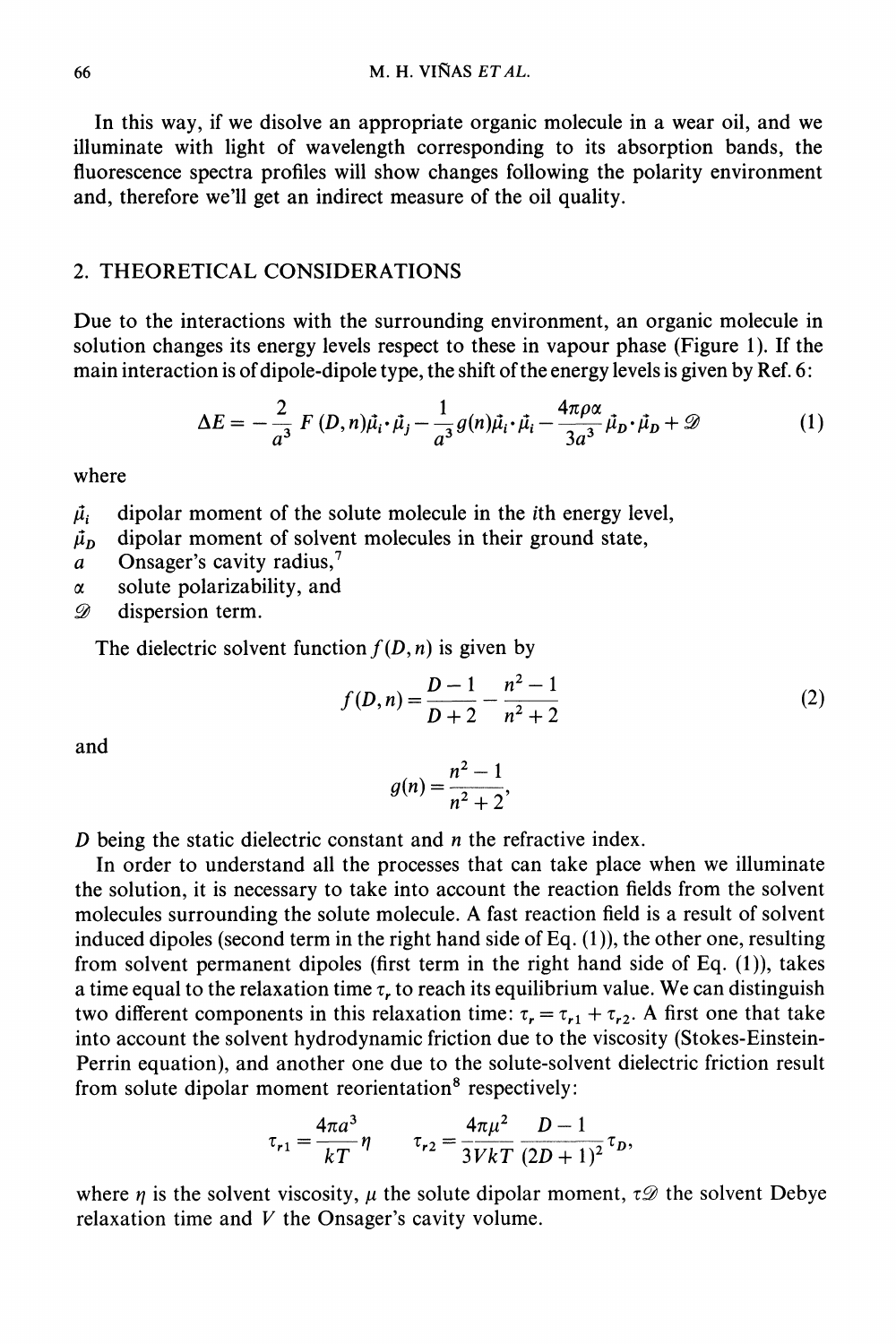

Figure 1 Energy levels of an organic molecule in solution and in vapour phase. (1) Absorption, (2) low temperature emission, (3) high temperature emission.  $\Delta E_{FC}^{*}$  and  $\Delta E_{FC}^{0}$  are the interaction energies in the Franck-Condon states (non equilibrium) for excited and ground state respectively. In the same way,  $\Delta E_e^*$ and  $\Delta E_e^0$  are the equilibrium interaction energies. The resonance energy of the organic molecule in vapour phase (no dipolar interactions) is done by  $hv$ .

Taking into account the scheme of levels in Figure 1, we can distinguish for an organic molecule in solution the processes 1, 2 and 3:

- 1. The solute molecule is excited from the equilibrium ground state to a Franck-Condon excited state. No orientation have occurred yet.
- 2. Practically all the solute molecules emit from a non-equilibrium state. Considering the lifetime  $\tau$  of the excited state, we have  $\tau \gg \tau$ , that is, the low temperature limit (high viscosity).
- 3. Now  $\tau$ ,  $\ll \tau$  and almost all the solute molecules emit from an equilibrium state, decaying to the Franck-Condon ground state (non-equilibrium). This is a result from a non-immediate reorientation processes (high temperature limit, low viscosity).

Whichever emission processes between 2 and 3 are also possible.

At toom temperatures usually the relaxation process is very fast and the emission average energy will be

$$
E_e = E + \Delta E_e^* - \Delta E_{FC}^0,\tag{3}
$$

that correspond to the gravity center  $(g.c.)$  of the fluorescence spectra.<sup>9,10</sup> According with  $(1)$ :

$$
\Delta E_{FC}^0 = -\frac{2}{a^3} f(D,n) \vec{\mu}_0 \cdot \vec{\mu}_e - \frac{1}{a^3} g(n) \vec{\mu}_0 \cdot \vec{\mu}_0 - \frac{4\pi\rho\alpha}{3a^3} \vec{\mu}_D \cdot \vec{\mu}_D + \mathcal{D}
$$

 $\mu_0$  and  $\mu_e$  being the solute dipolar moment of the ground and excited state, and

$$
\Delta E_e^* = -\frac{2}{a^3} f(D, n)\vec{\mu}_e \cdot \vec{\mu}_e - \frac{1}{a^3} g(n)\vec{\mu}_e \cdot \vec{\mu}_e - \frac{4\pi\rho\alpha}{3a^3} \vec{\mu}_D \cdot \vec{\mu}_D + \mathcal{D}'.
$$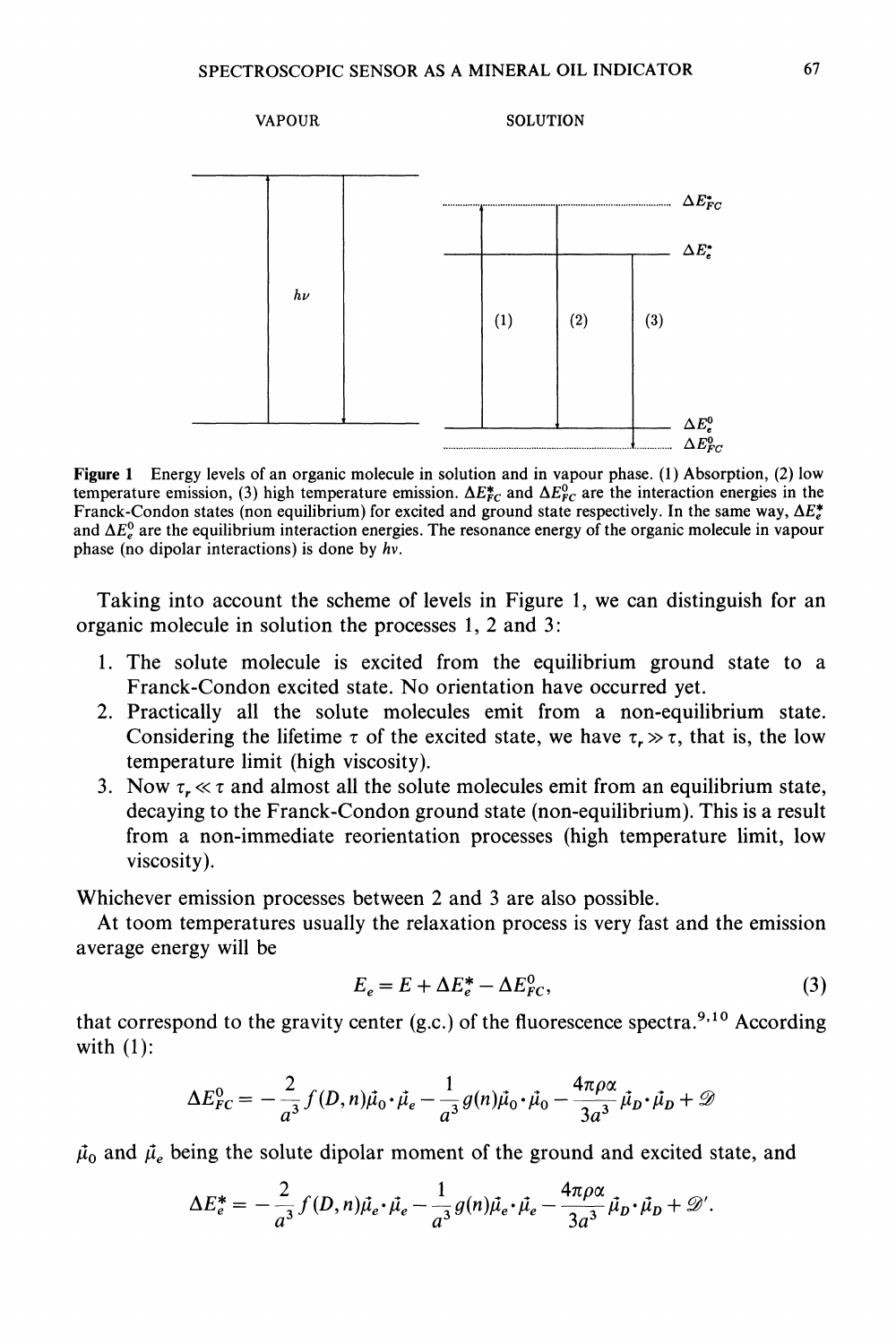Considering that the dispersion term  $\mathscr{D} - \mathscr{D}'$  is negligible,<sup>6</sup> we obtain from Eq. (3)  $y - y$ the emission energy

$$
E_e = E - \frac{2}{a^3} f(D, n) \mu_e (\mu_e - \mu_0 \cos \alpha) - \frac{1}{a^3} g(n) (\mu_e^2 - \mu_0^2)
$$
 (4)

where  $\alpha$  is the angle Letween  $\vec{\mu}_e$  and  $\vec{\mu}_0$ . For non-polar solvents  $f(D,n)=0$  and Eq. (4) becomes

$$
E_e^{(np)} = E - \frac{1}{a^3} g(n) (\mu_e^2 - \mu_0^2),
$$

so that the emission at room temperature is red-shifted with respect to vapour phase (we consider that  $\mu_e > \mu_0$ , as in our case). In polar solvents  $f(D,n) > 0$  and usually also  $\mu_e - \mu_0 \cos \alpha > 0$ , then when the solvent polarity is increased the dielectric function is increased, the emission spectra is shifted to lower energies and the average emission energy is given by Eq. (4).

#### 3. EXPERIMENTAL

In all cases the analysed samples correspond to <sup>a</sup> commercial mineral oil VESTAN with different wear degrees. The organic molecules used as solute was N-methylindole (NMI) from EGA-CHEMIE.

The measurements were carried out on a spectrofluorimeter made up with two monochromators H20 JOBIN YVON in continuous excitation. The emission monochrornator exit slit is fitted with a detector housing containing a photomultiplier tube HAMAMATSU R928S. The signal is amplified by <sup>a</sup> lock-in amplifier ORTHOLOC-SC <sup>9595</sup> and recorded on <sup>a</sup> PC to perform the numerical treatment of obtained data.

Fluorescence spectra have been recorded by fixing the excitation monochromator at 290nm and by scanning the emission monochromator from <sup>291</sup> nm to 360nm. The excitation wavelength was carefully chosen to avoid oil absorption, in any case we got no emission from them.

We have made six solutions  $A$ ,  $B$ ,  $C$ ,  $D$ ,  $E$  and  $F$  of NMI in oil with an increase in wear degree from A to F respectively, A corresponding to fresh oil and F to the most degenerate oil. The concentrations were approximately  $10^{-4} M<sup>{-1}</sup>$ 

# 4. RESULTS AND DISCUSSION

Figure <sup>2</sup> shows fluorescence spectra obtained at room temperature for NMI in oils. The profile A correspond to the NMI solution in <sup>a</sup> fresh oil, <sup>a</sup> structured profile like that obtained from NMI in non-polar solvents.<sup>5</sup> When the wear degree of the oil is increased, the fluorescence spectra is red-shifted. The spectrum B, corresponding to the wearest oil, is the most shifted profile, with <sup>a</sup> single broad envelope like NMI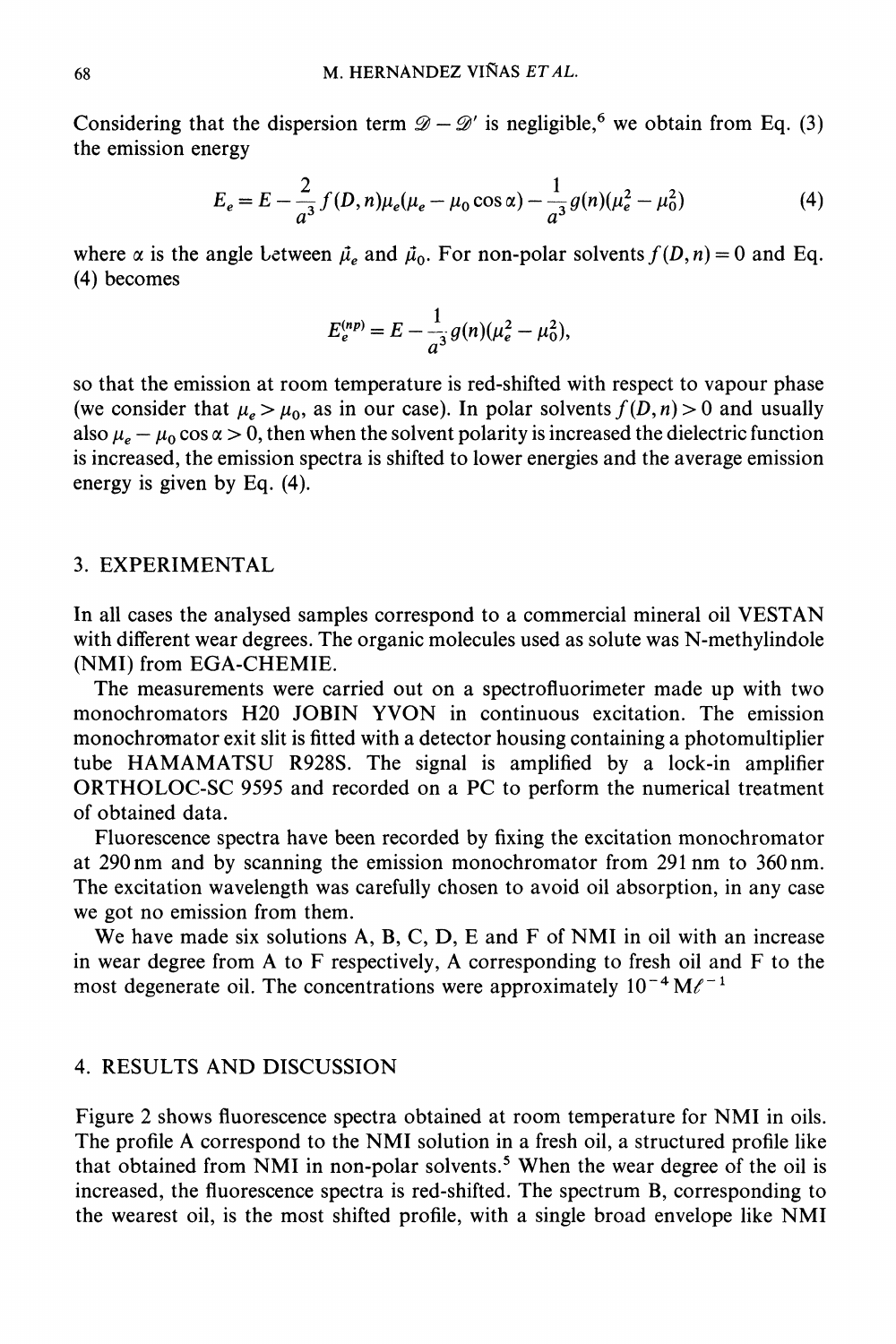

Figure 2 Fluorescence spectra of NMI solved in VESTAN at room temperature. Profile A correspond to the fresh oil (no degradation) and profile B to the wearest oil (maximum degradation).

fluorescence spectra in polar solvents. Intermediate spectra (Figure 3) show a mixed profile<sup>11</sup> resulting from the coexistence of two phases: the phase corresponding to fresh oil solution and the corresponding to wear oil (broken macromolecular chains, high polarity).

With the aid of <sup>a</sup> PC we obtained the mixed profiles of intermediate degradation oils as a sum of polar and non-polar contributions

$$
\varphi_f = x_{(np)} \varphi_f^{(np)} + x_{(p)} \varphi_f^{(p)}
$$

where  $\varphi_f$  is the fluorescence mixed profile,  $\varphi_f^{(np)}$  is the non polar contribution (spectrum A in Figure 2),  $\varphi_f^{(p)}$  is the polar contribution (spectrum B in Figure 2) and  $x_{(n)}$  and  $x_{(np)}$  are related by  $x_{(n)} + x_{(np)} = 1$ . The results obtained with VESTAN oil can be seen in Table <sup>1</sup> and Figure 3.

In order to particularize Eq. (4) to NMI fluorescence spectra in VESTAN, we have taken the values given in Ref. <sup>12</sup> for NMI dipolar moments. The fresh oil refractive index and dielectric constant are  $n = 1.4680$  and  $D = 2.8$  respectively. For the NMI fluorescence spectra in fresh oil, the gravity center is at  $31645 \text{ cm}^{-1}$ (Table 1), so that taking into account Eq.  $(4)$  we obtain for solution A, the average emission energy of NMI in vapour phase, a value of  $6.36\,10^{-12}$  erg that corresponds to a frequency of  $32139 \text{ cm}^{-1}$ .

Now we can write Eq. (4) for our particular case

$$
v_e = 32,139 - 1,044g(n) - 2,089f_e(D,n)
$$
\n<sup>(5)</sup>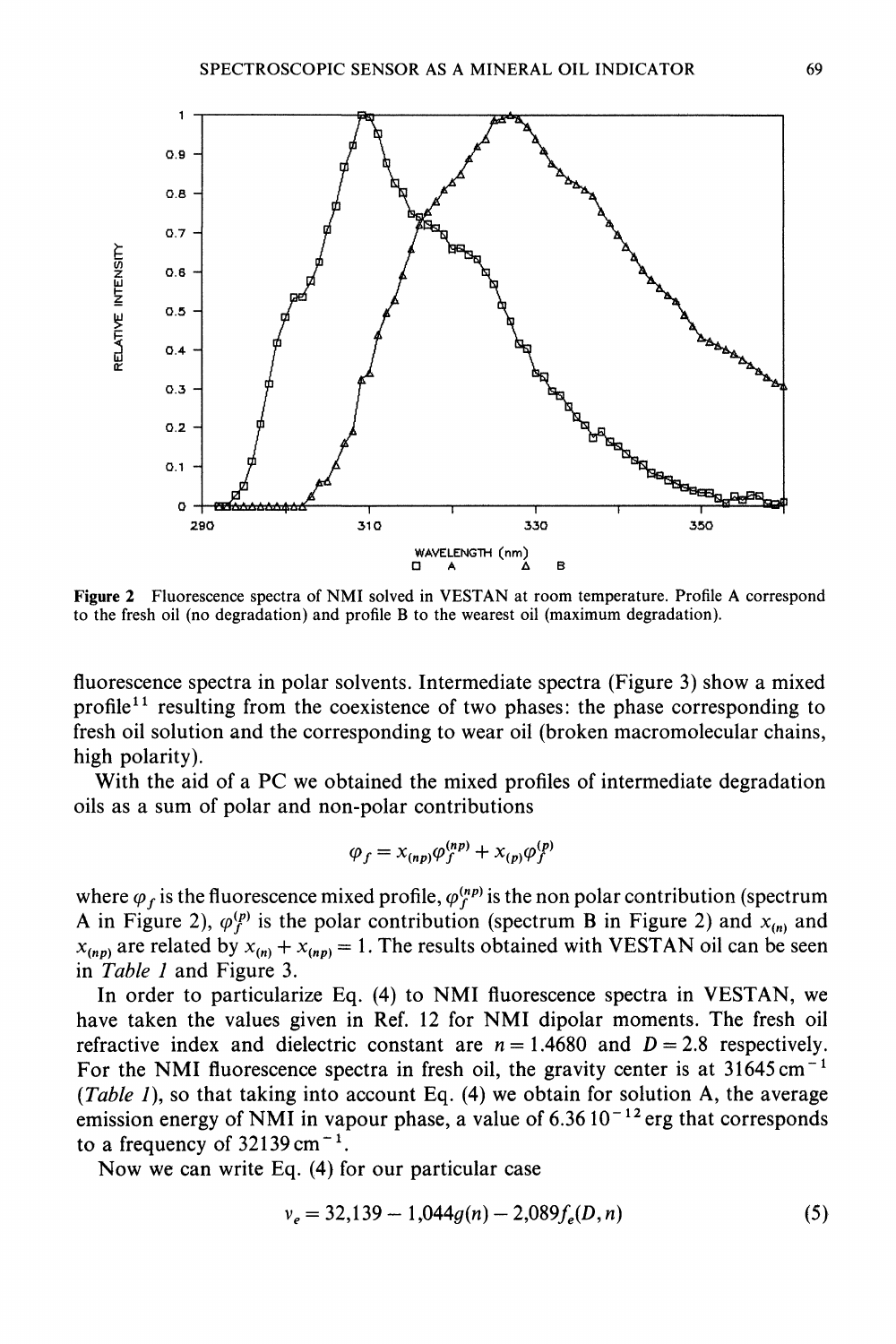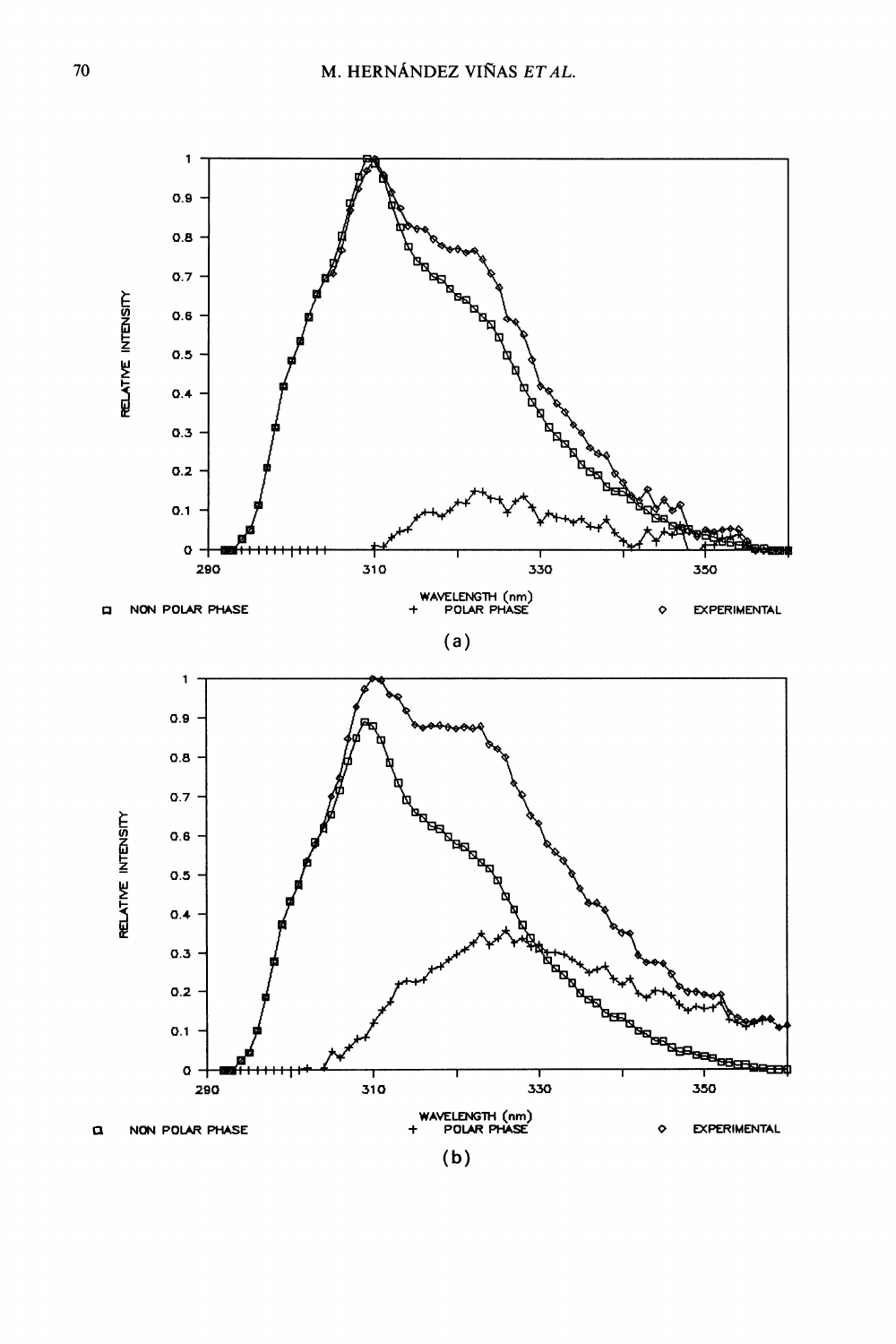

Figure 3 Mixed profiles of intermediate degradation oils as a sum of polar and non-polar contributions. The wear degree is increased from Figure 3a to Figure 3c.

| <b>Solution</b> | $g.c.$ $(cm-1)$ | $x_{(p)}$ | $x_{(np)}$ |
|-----------------|-----------------|-----------|------------|
| A               | 31,645          | 0.00      | 1.00       |
| B               | 31,516          | 0.09      | 0.91       |
| C               | 31,124          | 0.36      | 0.64       |
| D               | 31,075          | 0.39      | 0.61       |
| E               | 30.931          | 0.49      | 0.51       |
| F               | 30,184          | 1.00      | 0.00       |

Table 1 Results obtained for all the studied solutions

where we have expressed energy in frequency units (cm<sup>-1</sup>) and  $g_e$  and  $f_e$  are the effective dielectric functions of the solvent

$$
g_e(n) = x_{(np)}g(n_{(np)}) + x_{(p)}g(n_{(p)}),
$$
  

$$
f_e(D, n) = x_{(np)}f(D_{(np)}, n_{(np)}) + x_{(p)}f(D_{(p)}, n_{(p)}).
$$

Applying Eq. (5) to the most degradate oil (spectrum B in Figure 2) we obtain a relation between their dielectric functions

$$
g(n_{(p)}) = 1.87 - 2f(D_{(p)}, n_{(p)})
$$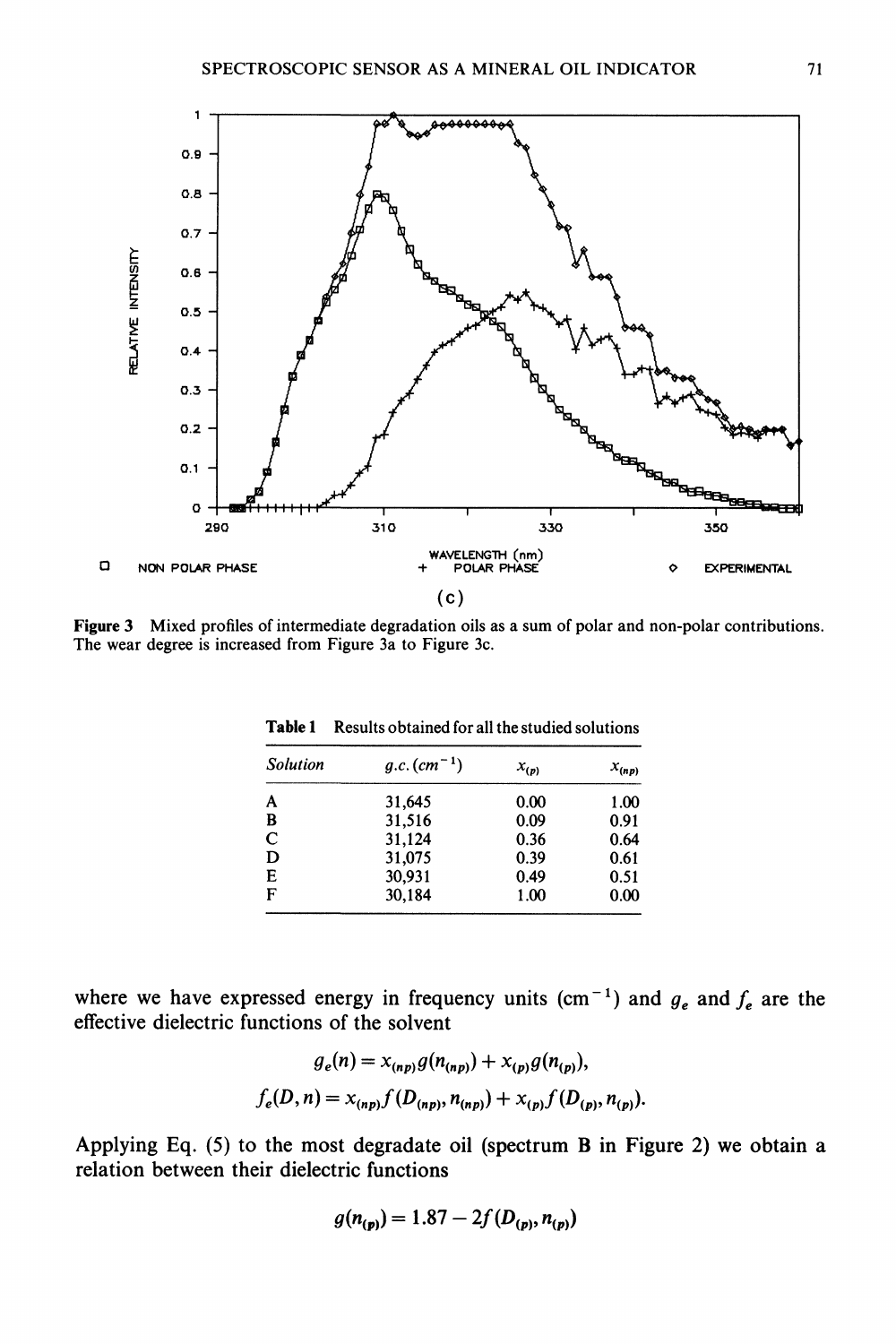and according with the dielectric function definitions (Eq. (2))

$$
\frac{n_{(p)}^2 - 1}{n_{(p)}^2 + 2} = 2\frac{D_{(p)} - 1}{D_{(p)} + 2} - 1.87\tag{6}
$$

that give us a relation between the refractive index and the dielectric constant of the wearest oil (polar solvent).

Taking into account that  $D_{(p)} > n_{(p)}^2$  and  $f(D_{(p)}, n_{(p)}) > 0$  the possible solutions of Eq. (6) are constrained by

$$
1 \leq n_{(p)} \leq 1.2034, \qquad D_{(p)} > 44.15.
$$

We can see that the oil optical constants change during the degradation process. The dielectric constant is strongly increased, as a result of the oil polarity increasing, while refractive index change less, although we can observe a small decrease in it.

#### 5. CONCLUDING REMARKS

By means of spectroscopic methods we have carried out a complete characterization of mineral oil degradation processes. In the fluorescence spectra profile of our molecule-test will be showed the polarity state of the oil, and so its degradation. Likewise, opposite to Suppan's theory<sup>13</sup> and resulting from the high oil viscosity at room temperature, it's expected that the diffusion of the big macromolecular chains will be negligible so that the  $x_{(p)}$  constant will give us a measure of the rate of broken chains, and so a measure of the oil degradation state.

On the other hand, the mineral oils are also employed in medicine and pharmacy, so that it can be interesting for reasons of health to know the state of this oils before their utilization with medical and pharmaceutical purposes, as a quality control test. In this way, is interesting to know that our method is specially sensitivity to the little changes in polarity in the beginning of degradation process.

In a more general way, given the fluorescence spectra of a probe molecule in solution, knowing its emission energy in vapour phase and the solvent refractive index at room temperature, Eq. (4) give us an indirect method to measure its static dielectric constant.

#### Acknowledgements

The authors gratefully acknowledge Dr. M. Mañas and Dr. L. L. Sánchez Soto for their aid in the preparation of this document. This work was supported by CICYT project no ROB89-0664.

#### References

- 1. N. S. Bayliss and E, G. McRae, J. Phys. Chem. 58, 1002 (1954).
- 2. E. G. McRae, J. Phys. Chem. 61, 562 (1956).
- 3. N. G. Bakhshiev, Opt. Spectr. 10, 379 (1961).
- 4. R. A. Marcus, J. Chem. Phys. 43(4), 1261 (1965).
- 5. J. L. Escudero, T, Montoro and A. L6pez Campillo, J. Luminescence, 33, 435 (1985).